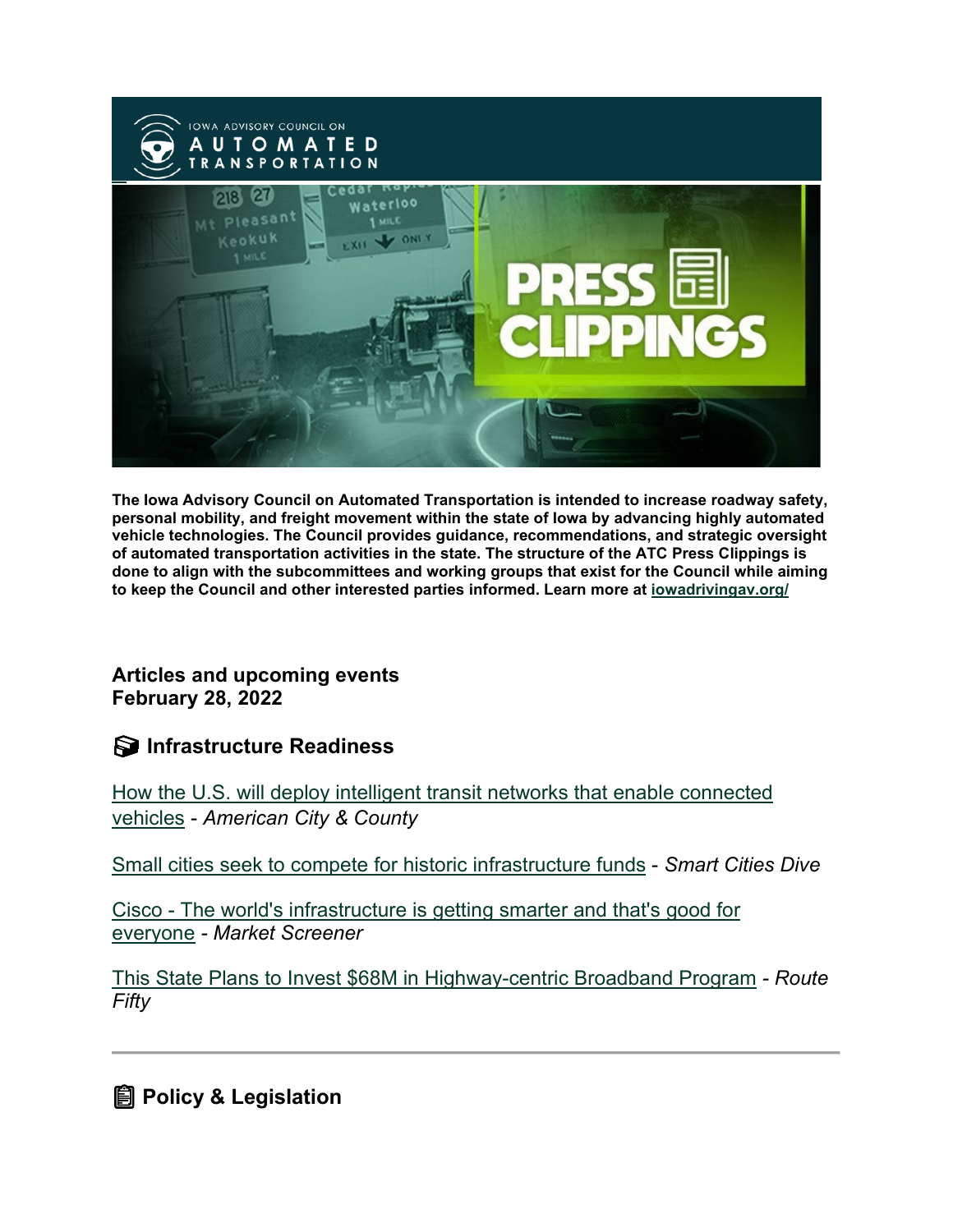[Kansas bill would bring in AV tech for 'middle-mile' goods](https://www.repairerdrivennews.com/2022/02/14/kansas-bill-would-bring-in-av-tech-for-middle-mile-goods-transportation/?utm_medium=email&utm_source=govdelivery)  [transportation](https://www.repairerdrivennews.com/2022/02/14/kansas-bill-would-bring-in-av-tech-for-middle-mile-goods-transportation/?utm_medium=email&utm_source=govdelivery) - *Repairer Driven News*

[GM seeks U.S approval to deploy self-driving vehicles](https://www.reuters.com/business/autos-transportation/gm-seeks-us-approval-deploy-self-driving-vehicle-2022-02-18/?utm_medium=email&utm_source=govdelivery) - *Reuters*

[Revamping Mobility With a Renewed Focus on Communities](https://www.route-fifty.com/tech-data/2022/02/revamping-mobility-renewed-focus-communities/362316/?utm_medium=email&utm_source=govdelivery) *- Route Fifty*

[GM seeks US approval to deploy self-driving car without a steering wheel](https://arstechnica.com/cars/2022/02/gm-seeks-us-approval-to-put-driverless-cruise-origin-into-commercial-service/?utm_medium=email&utm_source=govdelivery) - *Ars Technica*

## **Example 2** Economic Development

[Tesla May Be 'Losing Faith' in How Soon Self-Driving Will Arrive](https://www.bloomberg.com/news/articles/2022-02-14/tesla-may-be-losing-faith-in-how-soon-self-driving-will-arrive?utm_medium=email&utm_source=govdelivery) - *Bloomberg*

[FMCSA, NHTSA set dates for major rulemakings](https://www.freightwaves.com/news/fmcsa-nhtsa-set-dates-for-major-rulemakings?utm_medium=email&utm_source=govdelivery) - *FreightWaves*

[Apple reportedly working with a South Korean firm to add autopilot tech to Apple](https://www.imore.com/apple-reportedly-working-south-korean-firm-add-autopilot-tech-apple-car?utm_campaign=E474328F-AA3C-4FF2-804E-7D67BBBF176B&utm_content=60126A33-48E7-4D20-8964-EC5B9CFF1389&utm_medium=email&utm_source=govdelivery&utm_term=E1ED6DA7-DE6F-4C56-B356-A2692BD08E23)  [Car](https://www.imore.com/apple-reportedly-working-south-korean-firm-add-autopilot-tech-apple-car?utm_campaign=E474328F-AA3C-4FF2-804E-7D67BBBF176B&utm_content=60126A33-48E7-4D20-8964-EC5B9CFF1389&utm_medium=email&utm_source=govdelivery&utm_term=E1ED6DA7-DE6F-4C56-B356-A2692BD08E23) *- iMore*

[Truckers look to keep the momentum going](https://www.dcvelocity.com/articles/53853-truckers-look-to-keep-the-momentum-going?utm_medium=email&utm_source=govdelivery) *- DC Velocity*

## **Public Safety & Enforcement**

[New Monitoring Technology Can Pull a Car Over if the Driver Is](https://www.consumerreports.org/car-safety/driver-monitoring-can-pull-car-over-if-driver-incapacitated-a1204997865/?utm_medium=email&utm_source=govdelivery)  [Incapacitated](https://www.consumerreports.org/car-safety/driver-monitoring-can-pull-car-over-if-driver-incapacitated-a1204997865/?utm_medium=email&utm_source=govdelivery) - *Consumer Reports*

[Waymo wins bid to keep some of its robotaxi safety details secret](https://www.theverge.com/2022/2/23/22947595/waymo-lawsuit-california-dmv-secret-win-injunction?utm_medium=email&utm_source=govdelivery) - *The Verge*

[Safety experts press for better driver monitoring in semi-autonomous](https://www.repairerdrivennews.com/2022/02/17/safety-experts-press-for-better-driver-monitoring-in-semi-autonomous-vehicles/?utm_medium=email&utm_source=govdelivery)  [vehicles](https://www.repairerdrivennews.com/2022/02/17/safety-experts-press-for-better-driver-monitoring-in-semi-autonomous-vehicles/?utm_medium=email&utm_source=govdelivery) - *Repairer Driven News*

[US highway safety regulators approve new headlights](https://fox59.com/news/national-world/us-highway-safety-regulators-approve-new-headlights/?utm_medium=email&utm_source=govdelivery) *- The Associated Press*

[Self-Driving Cars Still Have A Lot To Learn](https://jalopnik.com/self-driving-cars-still-have-a-lot-to-learn-1848533182?utm_medium=email&utm_source=govdelivery) *- Jalopnik*

**Research, Development, Testing & Evaluation**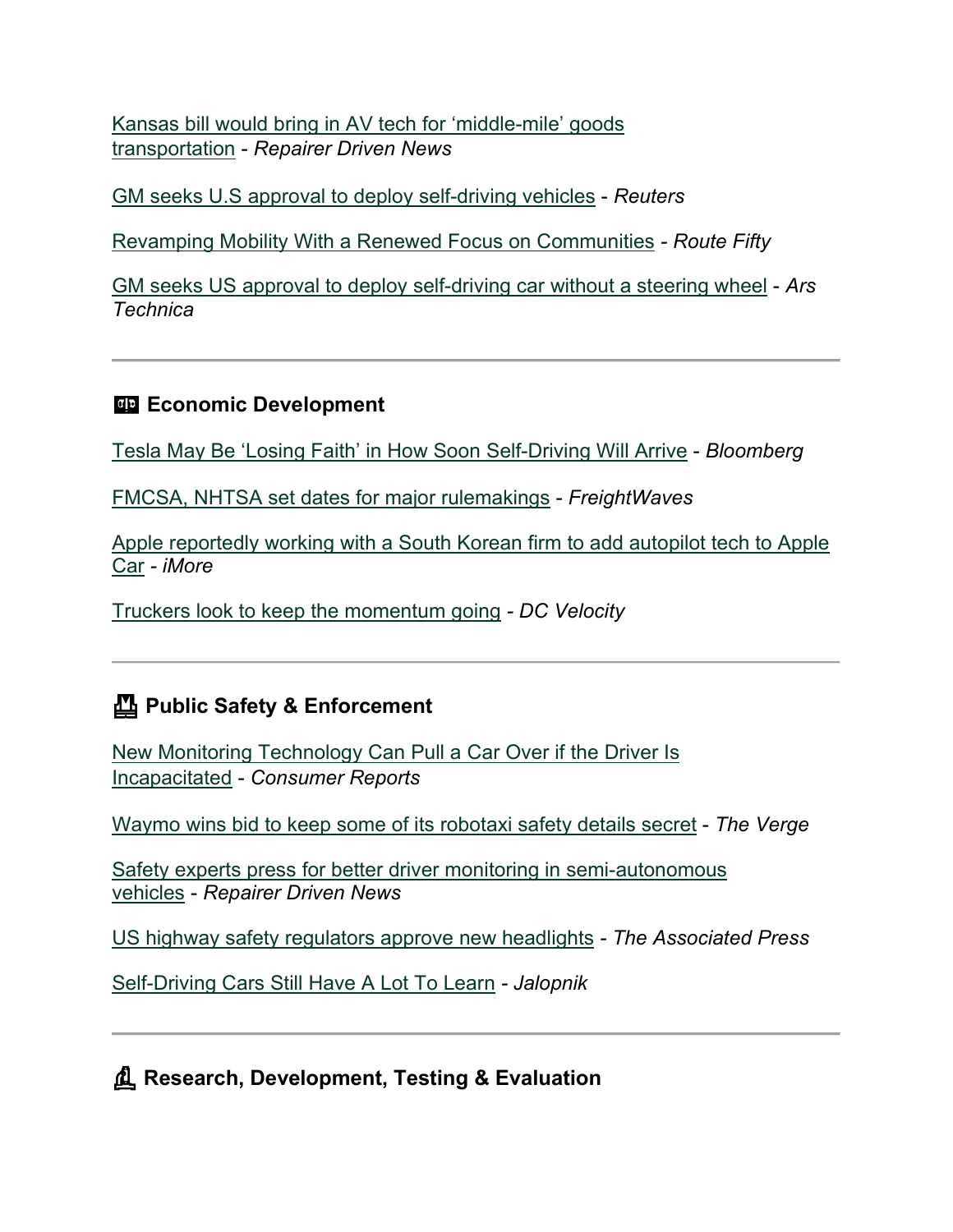[Ford testing new tools to detect pedestrians and cyclists weeks after Highway](https://www.express.co.uk/life-style/cars/1567534/ford-cars-audio-warnings-highway-code-changes?utm_medium=email&utm_source=govdelivery)  [Code changes](https://www.express.co.uk/life-style/cars/1567534/ford-cars-audio-warnings-highway-code-changes?utm_medium=email&utm_source=govdelivery) - *Express*

[Alphabet's Waymo, CH Robinson to Test Automated Trucks in Texas](https://money.usnews.com/investing/news/articles/2022-02-16/alphabets-waymo-ch-robinson-to-test-automated-trucks-in-texas?utm_medium=email&utm_source=govdelivery) - *US News*

[Here's When Intel's Mobileye Self-Driving EV Shuttles Might Hit US Roads](https://screenrant.com/intel-mobileye-self-driving-ev-shuttles-us-plans/?utm_medium=email&utm_source=govdelivery) *- ScreenRant*

A.I. has mastered 'Gran Turismo' — [and one autonomous car designer is taking](https://www.npr.org/2022/02/23/1080976330/ai-video-games-sony-playstation-gran-turismo-autonomous-car?utm_medium=email&utm_source=govdelivery)  [note](https://www.npr.org/2022/02/23/1080976330/ai-video-games-sony-playstation-gran-turismo-autonomous-car?utm_medium=email&utm_source=govdelivery) *- NPR*

# **E** Upcoming Events

[What Does Autonomy Really Mean?](https://pavecampaign.org/event/pave-virtual-panel-what-does-autonomy-really-mean/?utm_medium=email&utm_source=govdelivery) (Virtual) *Partners for Automated Vehicle Education (PAVE)* Wednesday, March 2nd 1:00-1:30 pm

### **Presenters:**

Hilary Cain – Vice President of Technology, Innovation & Mobility Policy, Alliance for Automotive Innovation Steve Neemeh – Chief Technical Officer (CTO), LHP Engineering Solutions Brad Stertz – Director of Government Affairs, Audi of America

Iowa Advisory Council on Automated Transportation Meeting (Virtual) Wednesday, March 16th 1:00 pm-3:00 pm CT

## **Recent Events**

[Infrastructure Readiness Subcommittee Meeting Materials](https://iowadrivingav.org/pdf/12132021-IR-Subcommittee-Mtg-Materials.pdf?utm_medium=email&utm_source=govdelivery) *Iowa Advisory Council on Automated Transportation* Monday, December 13th

[Economic Development Subcommittee Meeting Materials](https://iowadrivingav.org/pdf/010522-EcDev-Subcommittee-Meeting-Materials.pdf?utm_medium=email&utm_source=govdelivery) *Iowa Advisory Council on Automated Transportation* Wednesday, January 5th